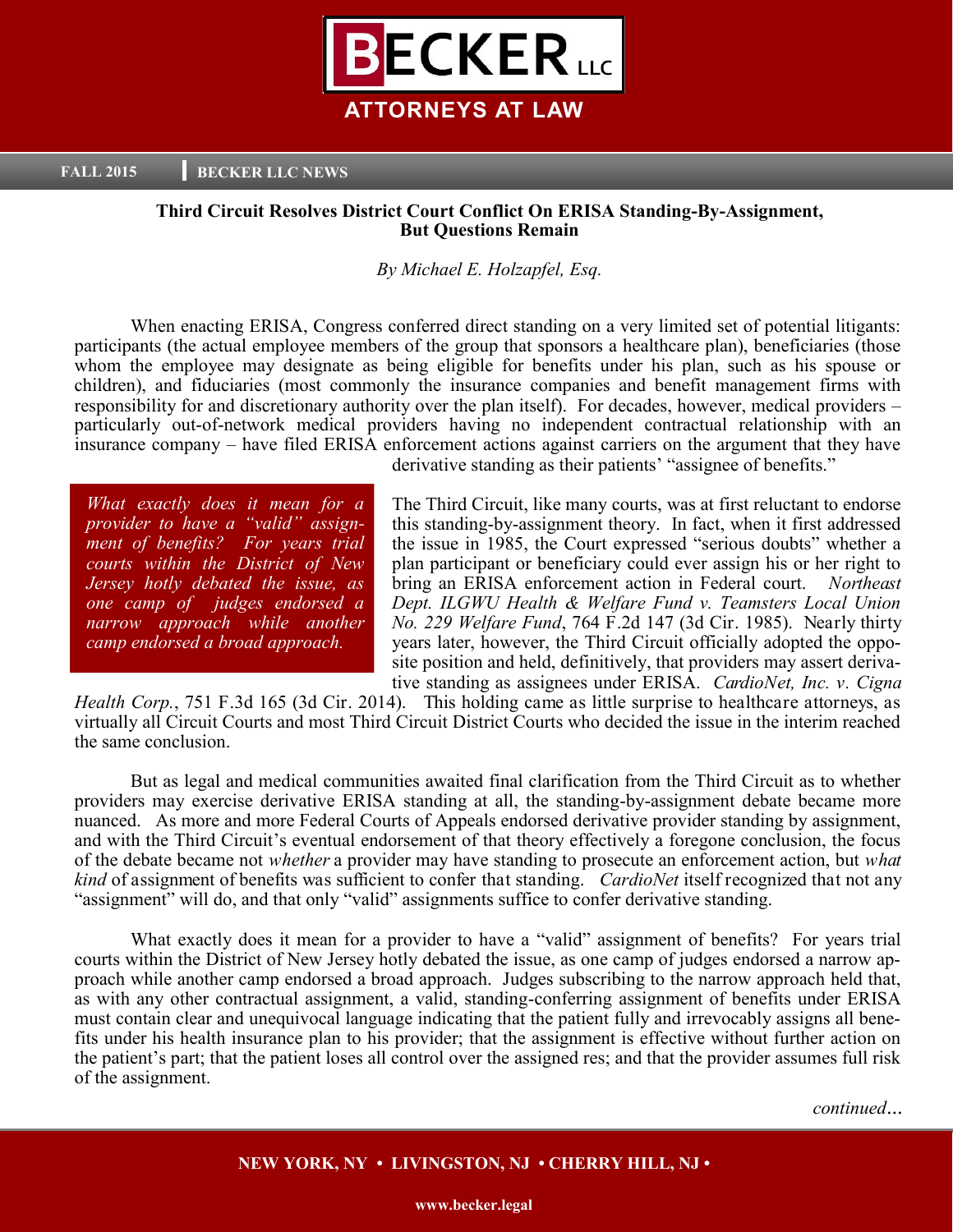## *Third Circuit Resolves District Court Conflict On ERISA continued*...

Judges adopting this approach routinely concluded that assignments of benefits limited to a provider's right to receive payment directly from an insurance company, and/or which preserved the patient's responsibility for the provider's charges, were not valid assignments under general contract law and therefore did not confer derivative standing upon the provider to bring an ERISA enforcement action.

Conversely, other judges held that an assignment of benefits need not be so specifically defined in order to confer derivative standing under ERISA to prosecute an enforcement action to recover benefits. Relying on more equitable considerations such as a provider being better situated to justify treatments or procedures to an insurance company, these courts held that even a limited assignment of benefits which speaks only to the right to receive payment necessarily encompasses the right to bring an ERISA enforcement action to recover that payment, and hence confers derivative standing on the provider.

This schism persisted at the district court level for several years. The practical – and, for legal purists, detrimental – effect of these conflicting schools of thought was that the threshold issue of the "sufficiency" of an assignment of benefits would be decided not by clear legal principles but by which judge the litigants drew.

The Third Circuit endeavored to resolve the issue in September 2015, when it issued opinions in the consolidated appeals of *North Jersey Brain & Spine Center v. Aetna, Inc.* and *American Chiropractic Association v. Cigna Corporation*, both of which involved assignments of benefits which authorized insurance payments directly to the provider, but did not directly speak to an assignment of a patient's legal claim to standing. In its published *Aetna* Opinion, the Third Circuit concluded that, "as a matter of federal common law, when a patient assigns payment of insurance benefits to a healthcare provider, that provider gains standing to sue for that payment" under ERISA's civil enforcement provision. Relying on the same practical and equitable considerations raised by like-minded courts (e.g., a provider being better situated and financed to pursue legal action for benefits owed for their services), the Third Circuit reasoned that a provider's right to receive insurance benefits from his patient's carrier would be hollow without enforcement capabilities. The Third Circuit drew the same conclusion in its unpublished *Cigna* opinion.

While the Third Circuit's pronouncements may be superficially appealing in their simplicity, they open the door to several other questions and pose practical problems of their own. Consider the scenario of an out-of-network provider who takes an assignment of benefits from his patient limited to the right to receive insurance payments for services rendered. Suppose the patient's insurance company pays only a small portion of the provider's charges and the provider, as is his right, bills the patient for the balance. Suppose further that the patient, to avoid collection efforts by the provider, pays the bill but intends to dispute the covered portion of the claim with his insurance company, contending that the insurance company should have paid a greater portion. Does the patient have standing to bring an ERISA action to recover additional benefits from his insurance company? After all, according to the Third Circuit, the patient is deemed to have "assigned" that right (notwithstanding his assignment of benefits' silence on the subject) to his provider – the same provider who has now been paid in full and who therefore has no financial incentive to pursue an enforcement action on the patient's behalf. Who "owns" the right to challenge the insurance company in such a case? If, presumably, it is the provider, can legal standing be "unassigned" in such a scenario? And if so, how are courts to reconcile such a conclusion with general contract law, under which an assignment of a contractual right is supposed to be irrevocable?

*continued*...

## **NEW YORK, NY • LIVINGSTON, NJ • CHERRY HILL, NJ •**